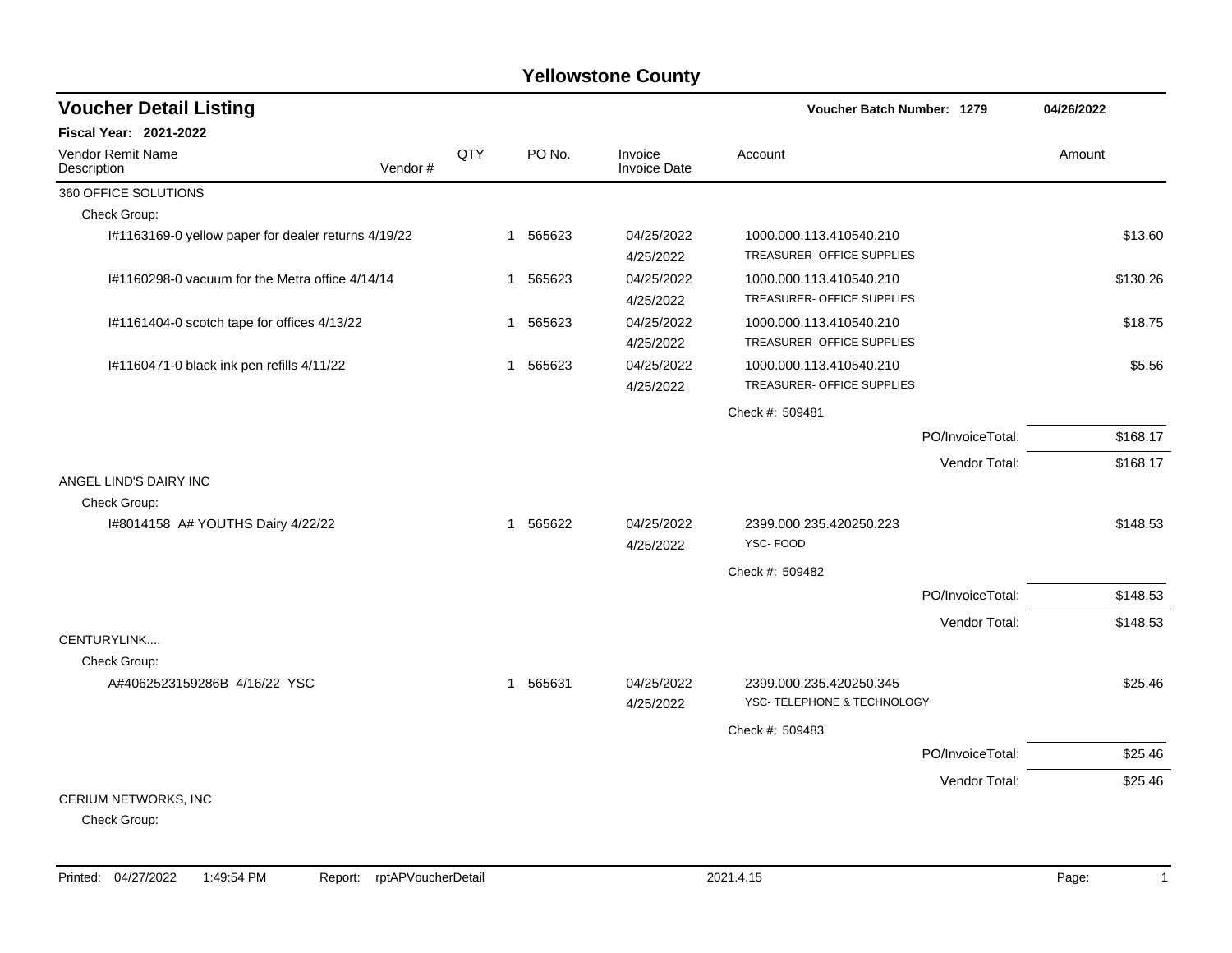## **Yellowstone County**

| <b>Voucher Detail Listing</b>                                            |     |   |          |                                | Voucher Batch Number: 1279                                       |                  | 04/26/2022  |
|--------------------------------------------------------------------------|-----|---|----------|--------------------------------|------------------------------------------------------------------|------------------|-------------|
| Fiscal Year: 2021-2022                                                   |     |   |          |                                |                                                                  |                  |             |
| <b>Vendor Remit Name</b><br>Vendor#<br>Description                       | QTY |   | PO No.   | Invoice<br><b>Invoice Date</b> | Account                                                          |                  | Amount      |
| I# 1094682;, SMARTNET RENEWALS ON ALL CISCO<br><b>SWITCHES</b>           |     |   | 1 565638 | 04/25/2022                     | 1000.000.115.410580.368                                          |                  | \$20,916.76 |
|                                                                          |     |   |          | 4/25/2022                      | IT-SOFTWARE/HARDWARE MAINT                                       |                  |             |
|                                                                          |     |   |          |                                | Check #: 509484                                                  |                  |             |
|                                                                          |     |   |          |                                |                                                                  | PO/InvoiceTotal: | \$20,916.76 |
|                                                                          |     |   |          |                                |                                                                  | Vendor Total:    | \$20,916.76 |
| DESTINY SOFTWARE, INC.                                                   |     |   |          |                                |                                                                  |                  |             |
| Check Group:                                                             |     |   |          |                                |                                                                  |                  |             |
| I#4717 - AgendaQuick yearly maintenance 2/1/22                           |     |   | 1 565632 | 04/25/2022<br>4/25/2022        | 2393.000.102.410950.368<br>RECORDS PRES- SOFTWARE/HARDWARE MAINT |                  | \$3,800.00  |
|                                                                          |     |   |          |                                | Check #: 509485                                                  |                  |             |
|                                                                          |     |   |          |                                |                                                                  | PO/InvoiceTotal: | \$3,800.00  |
|                                                                          |     |   |          |                                |                                                                  | Vendor Total:    | \$3,800.00  |
| <b>MASTERCARD D PITMAN</b>                                               |     |   |          |                                |                                                                  |                  |             |
| Check Group:                                                             |     |   |          |                                |                                                                  |                  |             |
| A#1190 Stellas; Meeting w/ Kerri Seekins- Crowe on<br>Legislative Issues |     | 1 | 565639   | 04/25/2022                     | 1000.000.199.411800.336                                          |                  | \$29.90     |
|                                                                          |     |   |          | 4/25/2022                      | MISC- PUBLIC RELATIONS                                           |                  |             |
| A#1190 Billings Gazette Digital                                          |     | 1 | 565639   | 04/25/2022                     | 1000.000.100.410100.332                                          |                  | \$19.99     |
|                                                                          |     |   |          | 4/25/2022                      | <b>BOCC- PUBLICATIONS</b>                                        |                  |             |
|                                                                          |     |   |          |                                | Check #: 509486                                                  |                  |             |
|                                                                          |     |   |          |                                |                                                                  | PO/InvoiceTotal: | \$49.89     |
|                                                                          |     |   |          |                                |                                                                  | Vendor Total:    | \$49.89     |
| MASTERCARD J MATTESON                                                    |     |   |          |                                |                                                                  |                  |             |
| Check Group: J MATTESON<br>MC 0290; Central Services Wireless Doorbell   |     | 1 | 565624   | 04/25/2022                     | 1000.000.199.411800.220                                          |                  | \$7.99      |
| P-Card Payee:<br>MASTERCARD                                              |     |   |          | 4/25/2022                      | MISC- OPERATING SUPPLIES                                         |                  |             |
| MC 0290; Central Services-Mailing Labels                                 |     |   | 3 565624 | 04/25/2022                     | 1000.000.199.411800.220                                          |                  | \$155.70    |
| P-Card Payee:<br>MASTERCARD                                              |     |   |          | 4/25/2022                      | MISC- OPERATING SUPPLIES                                         |                  |             |
|                                                                          |     |   |          |                                | Check #: 509495                                                  |                  |             |
|                                                                          |     |   |          |                                |                                                                  | PO/InvoiceTotal: | \$163.69    |
| Printed: 04/27/2022<br>1:49:54 PM<br>rptAPVoucherDetail<br>Report:       |     |   |          |                                | 2021.4.15                                                        |                  | Page:<br>2  |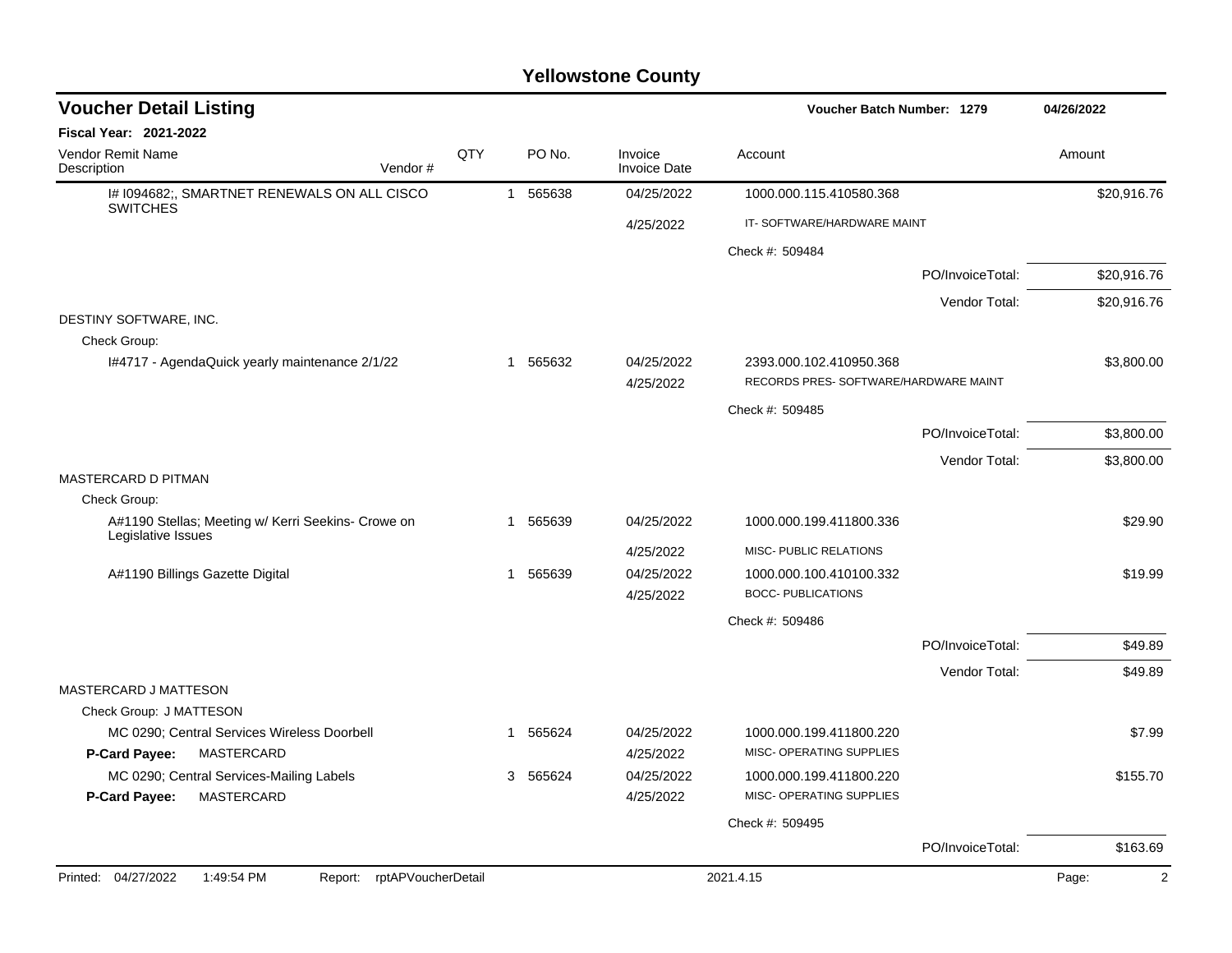## **Yellowstone County**

| <b>Fiscal Year: 2021-2022</b><br>Vendor Remit Name<br>QTY<br>PO No.<br>Invoice<br>Account<br>Amount<br>Vendor#<br><b>Invoice Date</b><br>Description<br>Vendor Total:<br>MONTANA COOPERATIVE SERVICES<br>Check Group:<br>I#2422 FY 2022-2023 Annual MCS Membership Dues<br>565621<br>04/25/2022<br>2399.000.235.420250.333<br>1<br>04/22<br><b>YSC-SUBSCRIPTIONS</b><br>4/25/2022<br>Check #: 509487<br>PO/InvoiceTotal:<br>Vendor Total: | 04/26/2022  |  |
|-------------------------------------------------------------------------------------------------------------------------------------------------------------------------------------------------------------------------------------------------------------------------------------------------------------------------------------------------------------------------------------------------------------------------------------------|-------------|--|
|                                                                                                                                                                                                                                                                                                                                                                                                                                           |             |  |
|                                                                                                                                                                                                                                                                                                                                                                                                                                           |             |  |
|                                                                                                                                                                                                                                                                                                                                                                                                                                           | \$163.69    |  |
|                                                                                                                                                                                                                                                                                                                                                                                                                                           |             |  |
|                                                                                                                                                                                                                                                                                                                                                                                                                                           |             |  |
|                                                                                                                                                                                                                                                                                                                                                                                                                                           | \$125.00    |  |
|                                                                                                                                                                                                                                                                                                                                                                                                                                           |             |  |
|                                                                                                                                                                                                                                                                                                                                                                                                                                           |             |  |
|                                                                                                                                                                                                                                                                                                                                                                                                                                           | \$125.00    |  |
|                                                                                                                                                                                                                                                                                                                                                                                                                                           | \$125.00    |  |
| NORTHWESTERN ENERGY<br>045035<br>Check Group:                                                                                                                                                                                                                                                                                                                                                                                             |             |  |
| 565628<br>04/25/2022<br>A#0251977-5 217 N 27TH 4/20/22<br>1000.000.145.411200.341<br>1<br>FACILITIES-ELECTRICITY<br>4/25/2022                                                                                                                                                                                                                                                                                                             | \$10,587.87 |  |
| A#1915135-6 201 N 25th St 4/20/22<br>565628<br>04/25/2022<br>1000.000.145.411200.341<br>1<br>FACILITIES-ELECTRICITY<br>4/25/2022                                                                                                                                                                                                                                                                                                          | \$90.65     |  |
| A#3916744-0 MILLER BLDG 4/21/22<br>565628<br>04/25/2022<br>1000.000.145.411200.341<br>1<br>FACILITIES-ELECTRICITY<br>4/25/2022                                                                                                                                                                                                                                                                                                            | \$4,084.40  |  |
| 565628<br>A#0241256-7 3165 KING AVE E 4/15/22<br>04/25/2022<br>2300.000.146.411200.341<br>1<br>FACILITIES JAIL- ELECTRICITY<br>4/25/2022                                                                                                                                                                                                                                                                                                  | \$17,930.15 |  |
| Check #: 509488                                                                                                                                                                                                                                                                                                                                                                                                                           |             |  |
| PO/InvoiceTotal:                                                                                                                                                                                                                                                                                                                                                                                                                          | \$32,693.07 |  |
| Vendor Total:                                                                                                                                                                                                                                                                                                                                                                                                                             | \$32,693.07 |  |
| SWARTZ, SCOTT J                                                                                                                                                                                                                                                                                                                                                                                                                           |             |  |
| Check Group:                                                                                                                                                                                                                                                                                                                                                                                                                              |             |  |
| I#100 BOOKKEEPING SRVC 2021 4/22/22<br>565625<br>04/25/2022<br>7203.000.720.420400.398<br>1<br>BROADVIEW FIRE #3- VARIABLE CONTRACT<br>4/25/2022                                                                                                                                                                                                                                                                                          | \$1,000.00  |  |
| <b>SERVICES</b>                                                                                                                                                                                                                                                                                                                                                                                                                           |             |  |
| Check #: 509489                                                                                                                                                                                                                                                                                                                                                                                                                           |             |  |
| PO/InvoiceTotal:                                                                                                                                                                                                                                                                                                                                                                                                                          | \$1,000.00  |  |
| Vendor Total:<br>VISION NET INC<br>046998                                                                                                                                                                                                                                                                                                                                                                                                 | \$1,000.00  |  |
| 04/27/2022<br>1:49:54 PM<br>rptAPVoucherDetail<br>2021.4.15<br>Printed:<br>Report:<br>Page:                                                                                                                                                                                                                                                                                                                                               | 3           |  |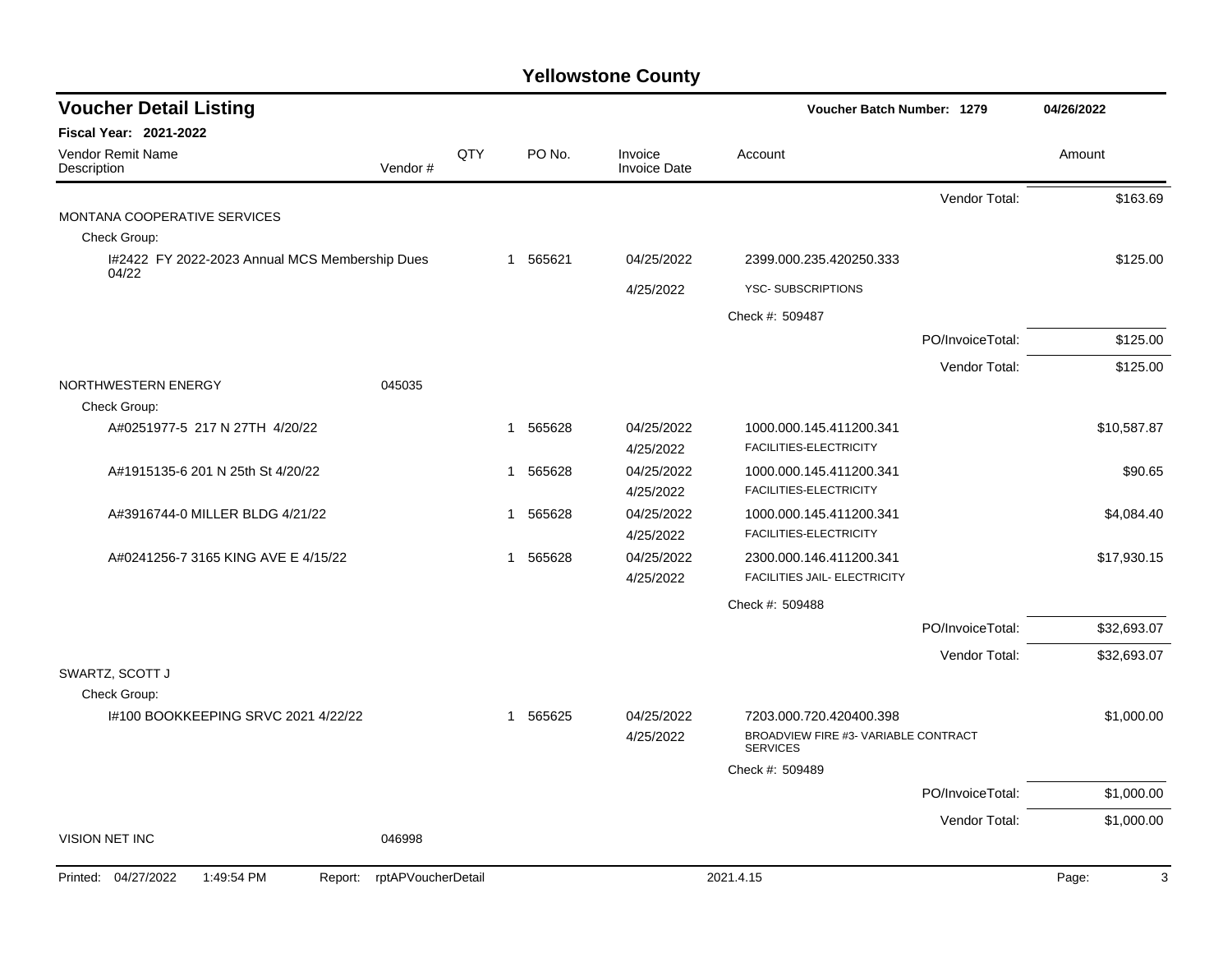| <b>Yellowstone County</b> |  |
|---------------------------|--|
|---------------------------|--|

| <b>Voucher Detail Listing</b>                            |                               |              |           |                                | Voucher Batch Number: 1279                        |                  | 04/26/2022   |
|----------------------------------------------------------|-------------------------------|--------------|-----------|--------------------------------|---------------------------------------------------|------------------|--------------|
| <b>Fiscal Year: 2021-2022</b>                            |                               |              |           |                                |                                                   |                  |              |
| <b>Vendor Remit Name</b><br>Description                  | Vendor#                       | QTY          | PO No.    | Invoice<br><b>Invoice Date</b> | Account                                           |                  | Amount       |
| Check Group:                                             |                               |              |           |                                |                                                   |                  |              |
| I #54708- Vison Net Access 4/22 -6/30/22                 |                               |              | 1 565641  | 04/25/2022<br>4/25/2022        | 6060.000.608.500801.345<br>TECHNOLOGY- VIDEO CONF |                  | \$1,200.00   |
|                                                          |                               |              |           |                                | Check #: 509490                                   |                  |              |
|                                                          |                               |              |           |                                |                                                   | PO/InvoiceTotal: | \$1,200.00   |
|                                                          |                               |              |           |                                |                                                   | Vendor Total:    | \$1,200.00   |
| <b>WATCHGUARD VIDEO</b>                                  |                               |              |           |                                |                                                   |                  |              |
| Check Group:                                             |                               |              |           |                                |                                                   |                  |              |
| I# 4REINV0013647; 4RE Std. DVR HD front/cabin<br>cameraa |                               |              | 26 565640 | 04/25/2022                     | 2300.000.132.420150.940                           |                  | \$109,460.00 |
|                                                          |                               |              |           | 4/25/2022                      | PATROL- CAPITAL OUTLAY/ EQUIPMENT                 |                  |              |
| I# 4REINV0013647; MikroTik Wireless Kit                  |                               |              | 26 565640 | 04/25/2022                     | 2300.000.132.420150.940                           |                  | \$5,200.00   |
|                                                          |                               |              |           | 4/25/2022                      | PATROL- CAPITAL OUTLAY/ EQUIPMENT                 |                  |              |
|                                                          |                               |              |           |                                | Check #: 509491                                   |                  |              |
|                                                          |                               |              |           |                                |                                                   | PO/InvoiceTotal: | \$114,660.00 |
|                                                          |                               |              |           |                                |                                                   | Vendor Total:    | \$114,660.00 |
| YELLOWSTONE COUNTY NEWS                                  | 006690                        |              |           |                                |                                                   |                  |              |
| Check Group:                                             |                               |              |           |                                |                                                   |                  |              |
| 1#116860 MRB ABATEMENT APPLICATION 4/15/22               |                               |              | 1 565626  | 04/25/2022                     | 1000.000.199.411800.337                           |                  | \$25.00      |
|                                                          |                               |              |           | 4/25/2022                      | MISC- PUBLICITY/ADVERTISING                       |                  |              |
| 1#116937 PH MRB TAX ABATEMENT 4/15/22                    |                               | $\mathbf{1}$ | 565626    | 04/25/2022                     | 1000.000.199.411800.337                           |                  | \$37.50      |
|                                                          |                               |              |           | 4/25/2022                      | MISC- PUBLICITY/ADVERTISING                       |                  |              |
| #116938 PH BRIDGE 03-02 4/15/22                          |                               | 1            | 565626    | 04/25/2022                     | 2130.000.402.430244.220                           |                  | \$37.50      |
|                                                          |                               |              |           | 4/25/2022                      | <b>BRIDGE- OPERATING SUPPLIES</b>                 |                  |              |
| #116859 RFP AUDIT SERVICES 4/15/22                       |                               | 1            | 565626    | 04/25/2022                     | 1000.000.199.411800.337                           |                  | \$50.00      |
|                                                          |                               |              |           | 4/25/2022                      | MISC- PUBLICITY/ADVERTISING                       |                  |              |
|                                                          |                               |              |           |                                | Check #: 509492                                   |                  |              |
|                                                          |                               |              |           |                                |                                                   | PO/InvoiceTotal: | \$150.00     |
|                                                          |                               |              |           |                                |                                                   | Vendor Total:    | \$150.00     |
| YELLOWSTONE VALLEY ELECTRIC                              | 006770                        |              |           |                                |                                                   |                  |              |
|                                                          |                               |              |           |                                |                                                   |                  |              |
| Printed: 04/27/2022<br>1:49:54 PM                        | rptAPVoucherDetail<br>Report: |              |           |                                | 2021.4.15                                         |                  | Page:<br>4   |